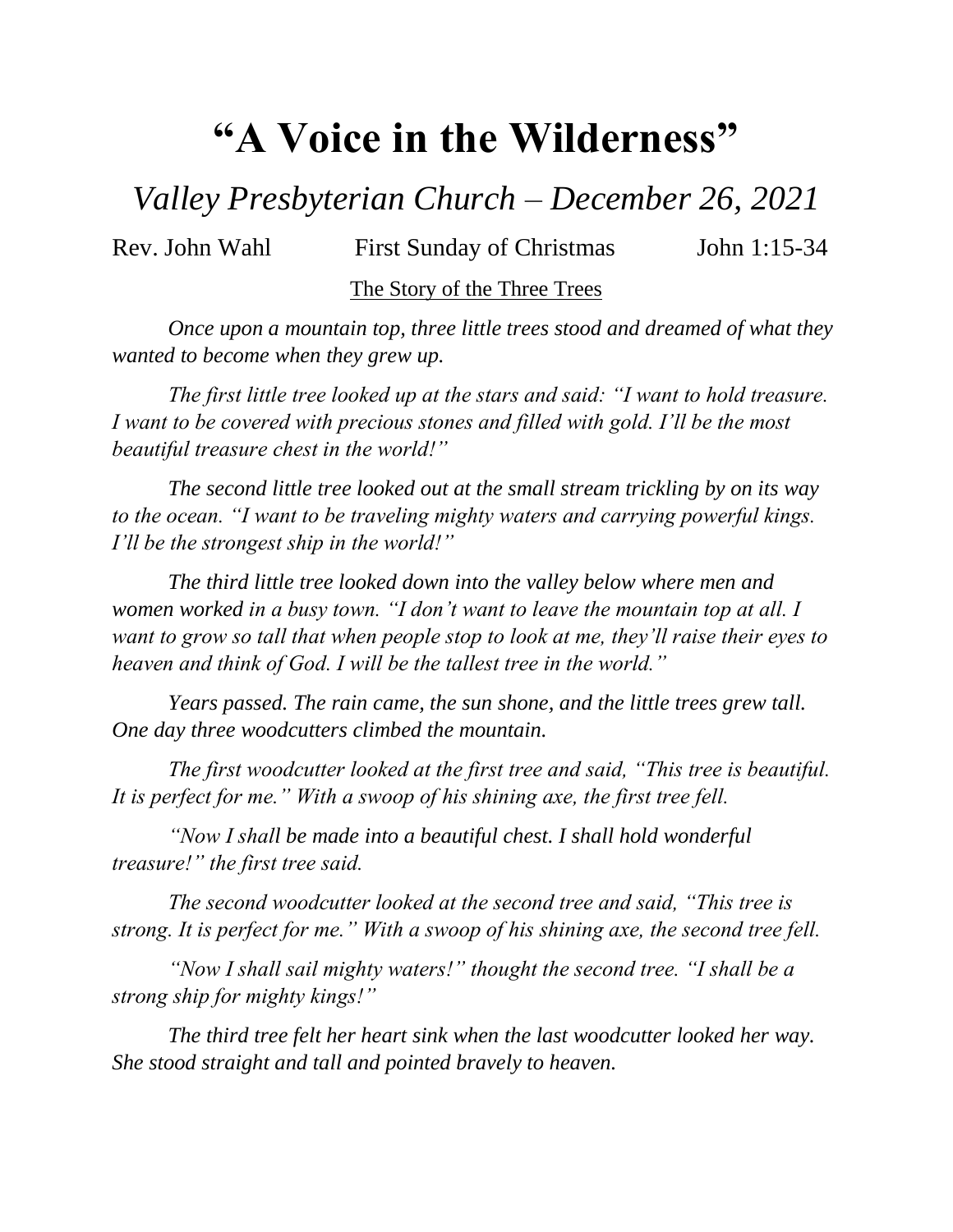*But the woodcutter never even looked up. "Any kind of tree will do for me," he muttered. With a swoop of his shining axe, the third tree fell.*

*The first tree rejoiced when the woodcutter brought her to a carpenter's shop. But the carpenter fashioned the tree into a feedbox for animals.*

*The once beautiful tree was not covered with gold, nor with treasure. She was coated with sawdust and filled with hay for hungry farm animals.*

*The second tree smiled when the woodcutter took her to a shipyard, but no mighty sailing ship was made that day. Instead, the once strong tree was hammered and sawed into a simple fishing boat. She was too small and too weak to sail on an ocean, or even a river; instead, she was taken to a little lake.*

*The third tree was confused when the woodcutter cut her into strong beams and left her in a lumberyard.*

*"What happened?" the once tall tree wondered. "All I ever wanted was to stay on the mountain top and point to God..."*

*Many days and night passed. The three trees nearly forgot their dreams.*

*But one night, golden starlight poured over the first tree as a young woman placed her newborn baby in the feedbox.*

*"I wish I could make a cradle for him," her husband whispered.*

*The mother squeezed his hand and smiled as the starlight shone on the smooth and the sturdy wood. "This manger is beautiful," she said.*

*And suddenly the first tree knew he was holding the greatest treasure in the world.*

*Many more days and nights and years passed.*

*One evening a tired traveler and his friends crowded into the old fishing boat. The traveler fell asleep as the second tree quietly sailed out into the lake.*

*Soon a thundering and thrashing storm arose. The little tree shuddered. She knew she did not have the strength to carry so many passengers safely through with the wind and the rain.*

*The tired man awakened. He stood up, stretched out his hand, and said, "Peace." The storm stopped as quickly as it had begun.*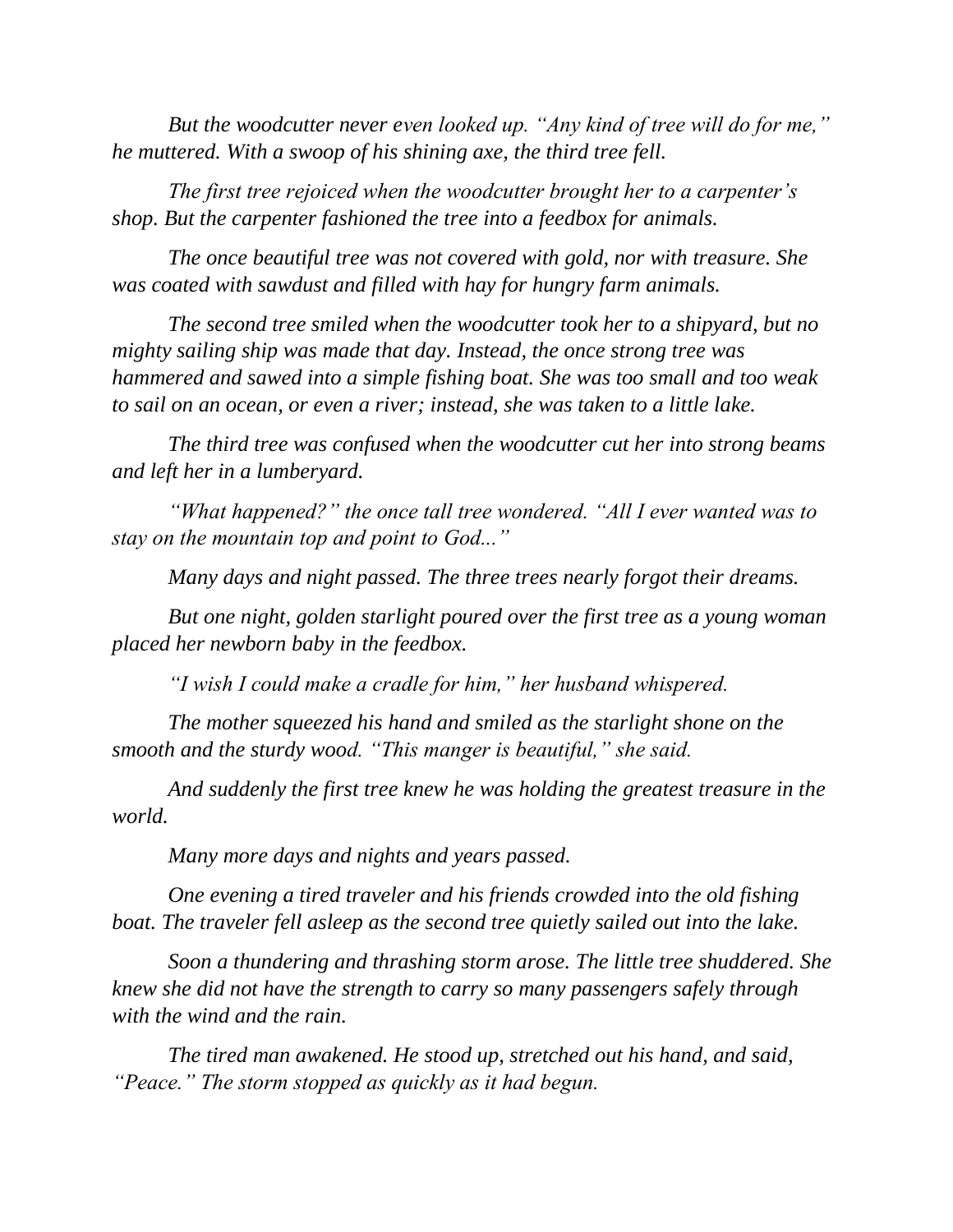*And suddenly the second tree knew he was carrying the king of heaven and earth.*

*More time passed. One Friday morning, the third tree was startled when her beams were yanked from the forgotten woodpile. She flinched as she was carried through an angry, jeering crowd. She shuddered when soldiers nailed a man's hands to her.*

*She felt ugly and harsh and cruel.*

*But on Sunday morning, when the sun rose and the earth trembled with joy beneath her, the third tree knew that God's love had changed everything.*

*It had made the third tree strong. And every time people thought of the third tree, they would think of God. That was better than being the tallest tree in the world.*

*Maybe the lesson of the tale is this: The next time you feel down because you didn't get what you want, sit tight and be happy because God is thinking of something better to give you.1*

The day after Christmas seems an appropriate time to consider whether we got what we wanted. There are gifts that have been unwrapped – maybe they are the flavor, color, size, or style we prefer. We have likely also received cards, calls, and visits – were they the ones we expected or wanted to hear from or see? Have this season's music and lights, gatherings and decorations stirred within us the wonder and mystery of the incarnation: of the divine taking on human flesh and choosing to dwell among us?

This morning, we heard the gospel of John's account of this testifier, this baptizer, the *voice crying out in the wilderness*. From accounts in the other gospels, we are familiar with this man, named John, who appeared wearing camel's hair, eating locusts and honey, and preaching a message of repentance.

The John that we find here is different. His introduction says nothing about his dress, his food, his fiery words, or his baptizing. It focuses on his "testimony."

The religious leaders of his day want to know who this John is. They ask: Who are you? Are you Elijah? Are you the Prophet? They wanted an answer they could give to the people who had sent them.

 $\overline{\phantom{a}}$ 

<sup>&</sup>lt;sup>1</sup> Alternately Titled, "The Tale of the Three Trees," Author unknown